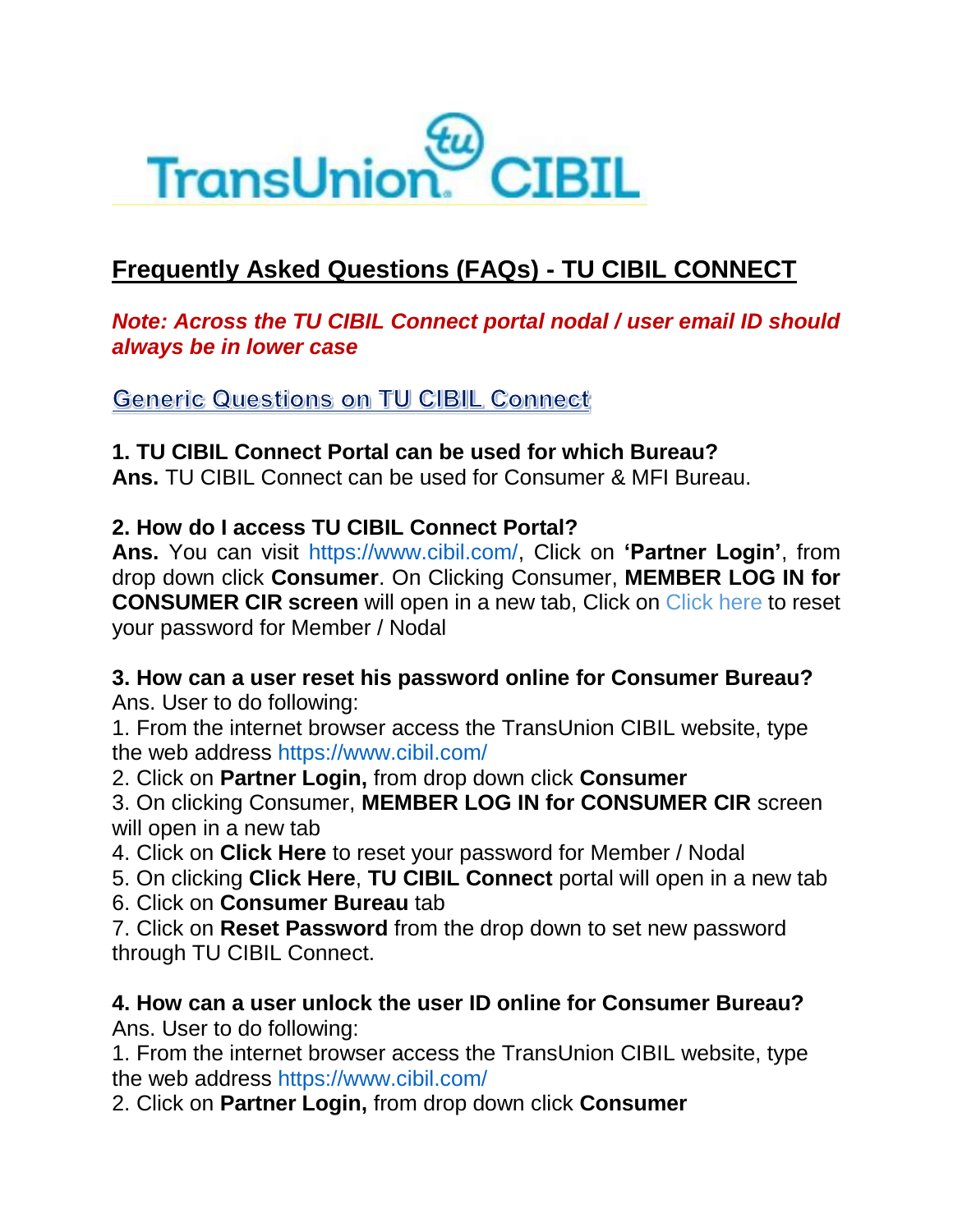3. On clicking Consumer, **MEMBER LOG IN for CONSUMER CIR** screen will open in a new tab

4. Click on **Click Here** to reset your password for Member / Nodal

5. On clicking **Click Here**, **TU CIBIL Connect** portal will open in a new tab

6. Click on **Consumer Bureau** tab

7. Click on **Unlock ID** from the drop down and unlock the User ID through TU CIBIL Connect

**5. Which browsers can I use to access https://consumer.transunion.com/**

**Ans.** The URL is compatible with the following browsers:

- Internet Explorer 9 or above
- Google Chrome 30 or above
- Mozilla Firefox 30 or above
- Opera 10.60 or above
- Safari 5 or above

# Frequently Asked Questions by Users on TU CIBILCONNECT

#### **1. As a User, what all activities can I perform through TU CIBIL Connect Portal?**

**Ans.** a) Reset password for consumer user ID

- b) Request to update the registered email ID
- c) Unlock User ID

## **2. Can I use this portal to reset other bureau IDs?**

**Ans.** Yes, through TUCBIL Connect you can reset password for Consumer and MFI Bureau User IDs

## **3. When I enter the ID, it gives me an Error, Please enter Valid Email ID?**

**Ans.** Please enter the correct Consumer User ID registered at TransUnion CIBIL. In case, you are unaware of the same or in any doubt contact your Nodal Officer

## **4. How different is TU CIBIL Connect Portal from CIBIL EDGE?**

**Ans.** From TU CIBIL Connect the users can:

- a) Reset password
- b) Request update to the registered email ID at TU CIBIL
- c) Unlock the User ID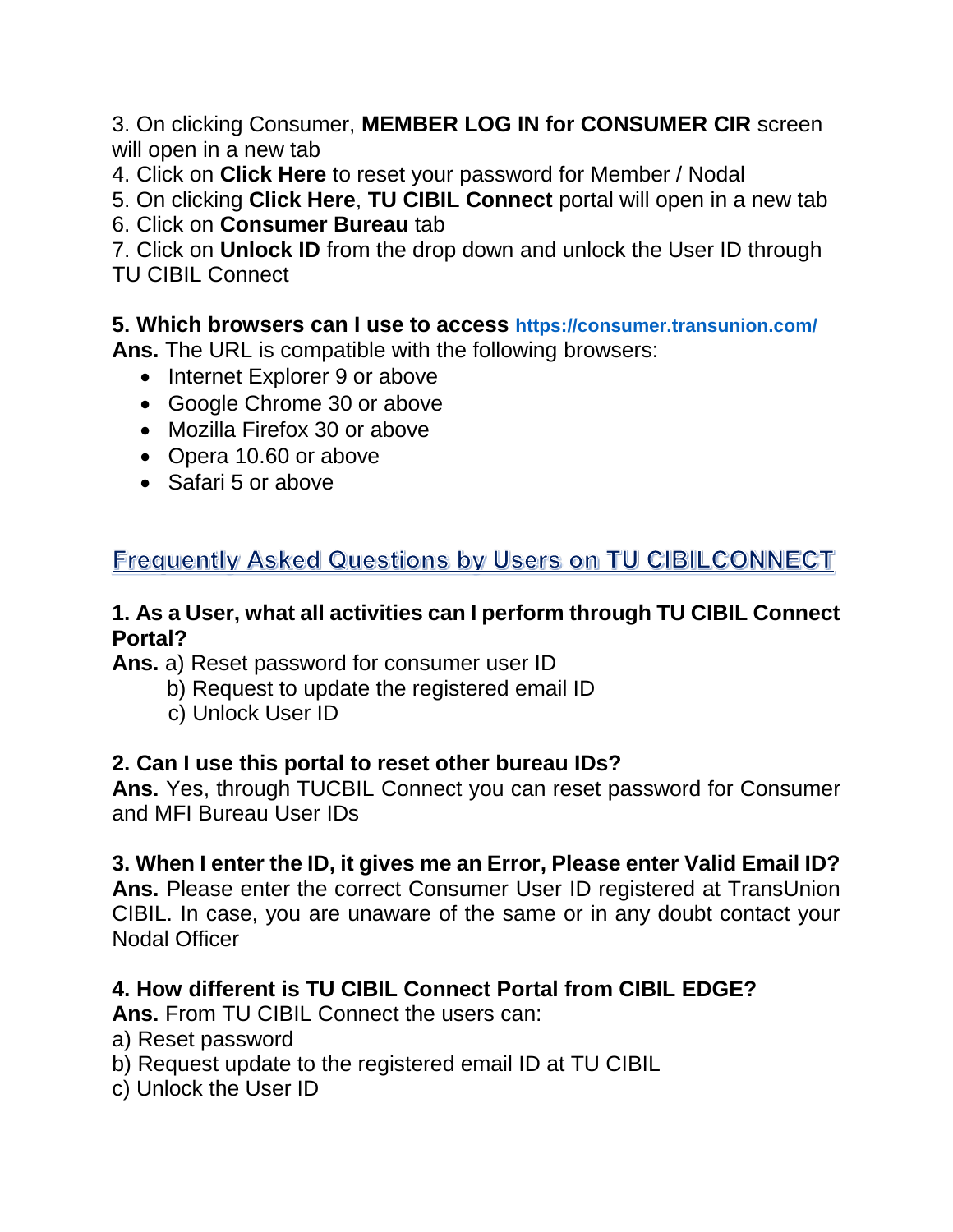## **5. What User ID I should enter?**

**Ans.** Consumer Bureau User ID shared by the designated Nodal officer of your Organization.

## **6. Which email ID is to be entered?**

**Ans.** Enter the Email ID registered with Transunion CIBIL for Consumer Bureau. If you are Unaware of the same then kindly contact your Nodal officer.

#### **7. I have completed the Reset password procedure Online, how will I get the password?**

**Ans.** On successful request for reset password:

a) you will receive a link through an automated email on your registered email ID, click on the link

b) A page with option to Set your new password will open

c) Create your own password and access the Consumer Bureau with your user ID and password

#### **8. I have not received the Reset password Link**

**Ans.** If you have successfully requested for reset password through the TU CIBIL Connect portal and not received an email with a link to reset your password within an hour, please write to **idsupport@transunion.com** with *User ID and Email ID for resolution.* 

#### **9. For how long the set / reset password Link will be valid**

**Ans.** The set / reset password link is active for 24 hours, or until the password is set / reset, whichever is earlier; post which the link will expire. If the link has expired before you have set / reset password, you will have to initiate 'reset password' at TU CIBIL Connect

## **10. The set / reset password link delivered to me is not opening**

**Ans.** There might be some technical problem, please email the following details to idsupport@transunion.com The team will check and get back to you.

User ID :

Email ID :

Date & Time when automated email received: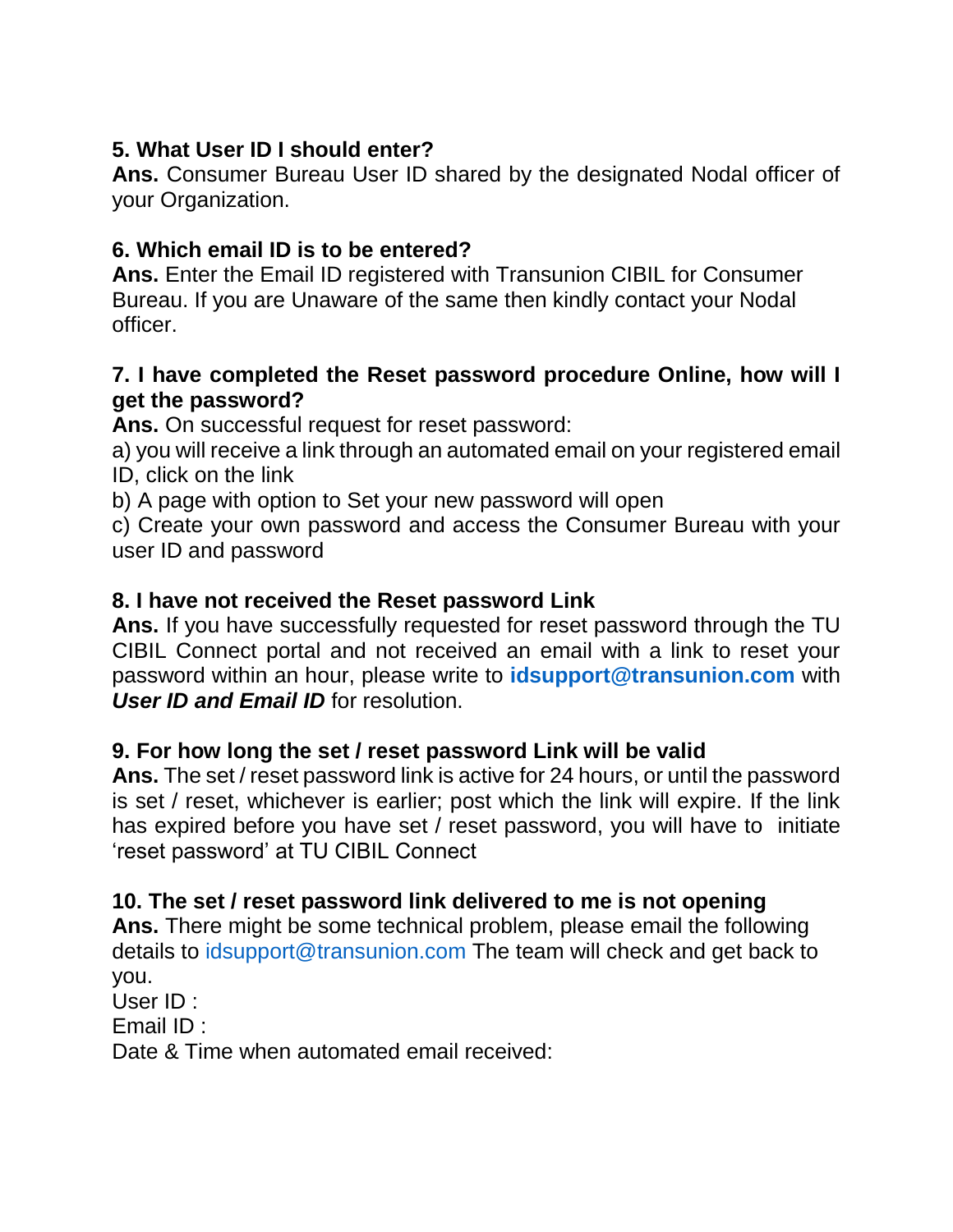# **11. On clicking the Link I am getting a message that the link is expired**

**Ans.** The link is active for 24 hours, or until the password is set, whichever is earlier; post which the link will expire, you may re-raise the request to reset password at TU CIBIL Connect

#### **12. I have raised the reset password request multiple times; will I still get the password?**

**Ans.** For every single attempt of resetting the password through TU CIBIL Connect, a Link will get generated which will be shared on your registered email ID through automated email. In case if you have raised multiple requests, please consider the latest Link delivered to you, as the previous links will become invalid.

#### **13. I want to unlock my consumer user ID**

**Ans**. Through TU CIBIL Connect, you can unlock ID. You just need a valid Consumer Bureau User ID and the registered email ID to proceed.

## **14. Will I be able to reset password, which is expired?**

**Ans**. Yes, you can change the password, which is expired through TU CIBIL **Connect** 

## **15. What type of user IDs can I reset from TU CIBIL Connect Portal**

**Ans.** Consumer User IDs for following Channels, can be reset through TU CIBIL Connect

- Web Enquiry ID
- CPU to CPU ID
- Batch ID

#### **16. After filling in the details to reset password, I am unable to submit the request**

**Ans.** Please make sure of the following at the time of password reset;

a) You have entered a valid Consumer Bureau User ID and email ID registered at TU CIBIL.

b) Tick the check box given alongside the message highlighted in red i.e. *in case of c2c & batch id reset, shut down the system (client connecting to TUCIBIL) before the password reset to avoid lockout of the account)* to proceed

## **17. What do you mean by the Message Highlighted in Red on the Reset Password Page?**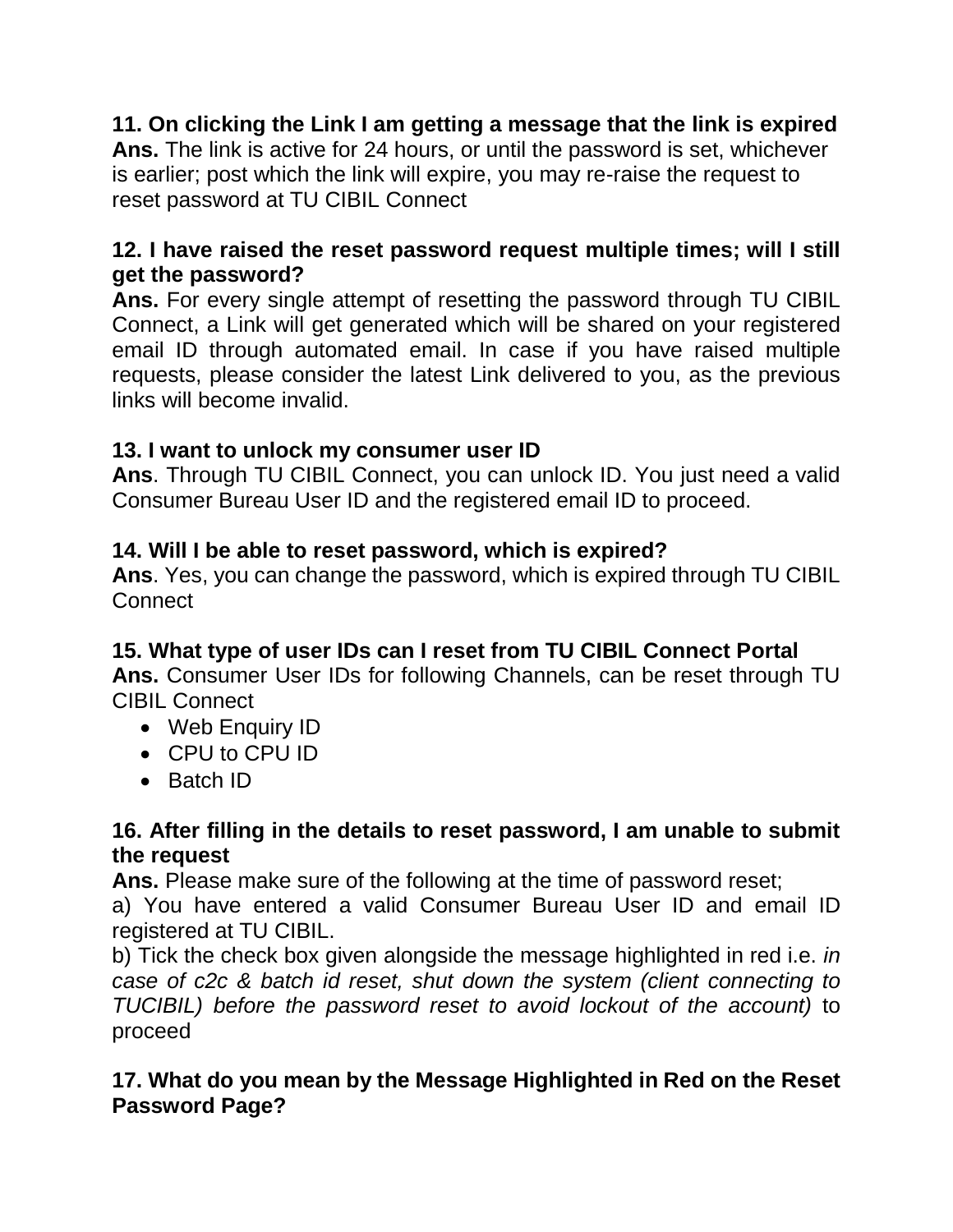**Ans.** It emphasizes that the CPU-to-CPU user should first shut down the system (client connecting to TU CIBIL), before proceeding to reset the password online in order to avoid the lockout of the account

# **18. What is the Criteria for setting Password?**

**Ans.** The criteria for setting password -

a) Password length - Minimum of 8 characters and maximum of 30 characters

b) Password should not be same as the last 5 passwords resetted

c) Complexity - at least one of each of the following:

- 1. Upper case alpha (A Z)
- 2. Lower case alpha (a z)
- 3. Numeric (0 9)
- d) Minimum & maximum password age: 1 90 days
- e) Password is case sensitive
- f) Should not contain special symbols  $(\langle > \rangle$  (") ("))

# **19. I am a new user, where will I get the ID/password.**

**Ans.** You will get the ID/password from the designated Nodal Officer of your organization. Please contact your Nodal Officer.

# **20. Can I reset my NSF ID/password?**

**Ans.** Yes, through TU CIBIL Connect you can also reset the password for your NSF User ID

# **21. How to reset the NSF Password?**

**Ans.** You can reset the NSF password by following below steps -

a) You can navigate the Link through Consumer Login Page by clicking on 'Click Here to reset your password for Member/Nodal'

- b) Select 'Reset Password' under the NSF Bureau tab
- c) Reset password screen will open
- d) Fill in the requisite details and submit

e) On successful submission you will get a Link through an automated email on your registered email ID

f) Click on the Link, set the new password and access the NSF bureau with the new User ID / password.

## **22. How many times can I change the Password in a day through TU CIBIL Connect?**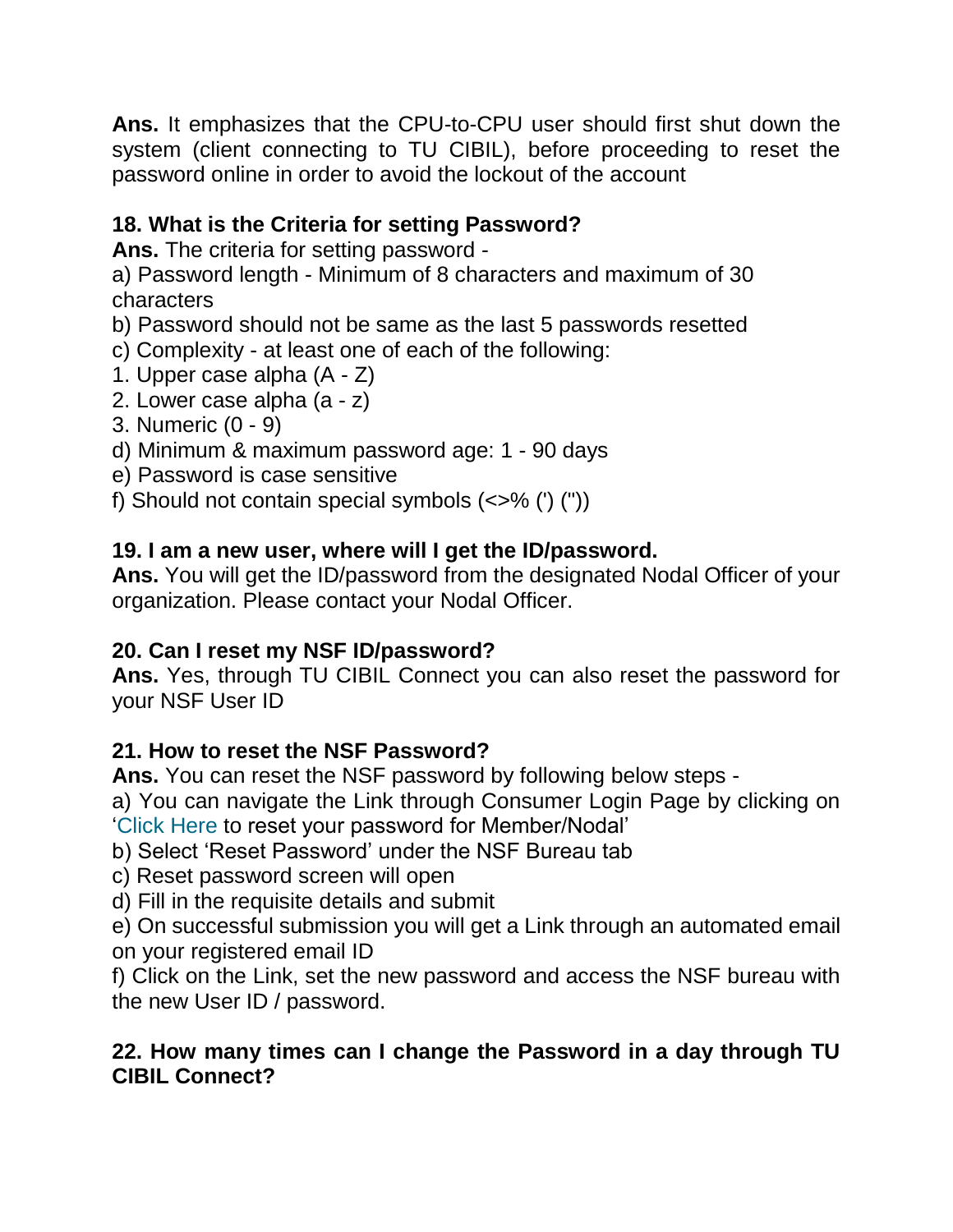**Ans.** You can change the password only once a day, if it is a successful attempt. Advice to User is to store the password securely once changed through TU CIBIL Connect

#### **23. How to deactivate the ID, in case of Transfer or Resignation from Services**

**Ans.** Please contact your Nodal Officer for any update / deactivation of User ID

# **24. Can I change registered email ID?**

**Ans.** Yes, you can by following below steps:

a) From the internet browser access the TransUnion CIBIL website, type the web address https://www.cibil.com/

b) Click on **Partner Login,** from drop down click **Consumer**

c) Consumer Login Page will open, Click on **Click Here** to reset your password for Member / Nodal

d) The TU CIBIL Connect Portal will open

e) From the Consumer Bureau drop down, select change email ID option

f) A new page will open, enter the details & submit

g) On successful submission an automated email will go to the Nodal Officer for approval

h) Once Nodal officer approves the request for change in email ID User will receive confirmation along with a link to Reset password

# **25. How to change the registered Email ID**

**Ans.** Registered email ID can be updated by following the below steps:

a) From the internet browser access the TransUnion CIBIL website, type the web address https://www.cibil.com/

b) Click on **Partner Login,** from drop down click **Consumer**

c) Consumer Login Page will open, Click on **Click Here** to reset your password for Member / Nodal

d) The TU CIBIL Connect Portal will open

e) From the Consumer Bureau drop down, select change email ID option

f) A new page will open, enter the details & submit

g) On successful submission an automated email will go to the Nodal Officer for approval

h) Once Nodal officer approves the request for change in email ID User will receive confirmation along with a link to Reset password